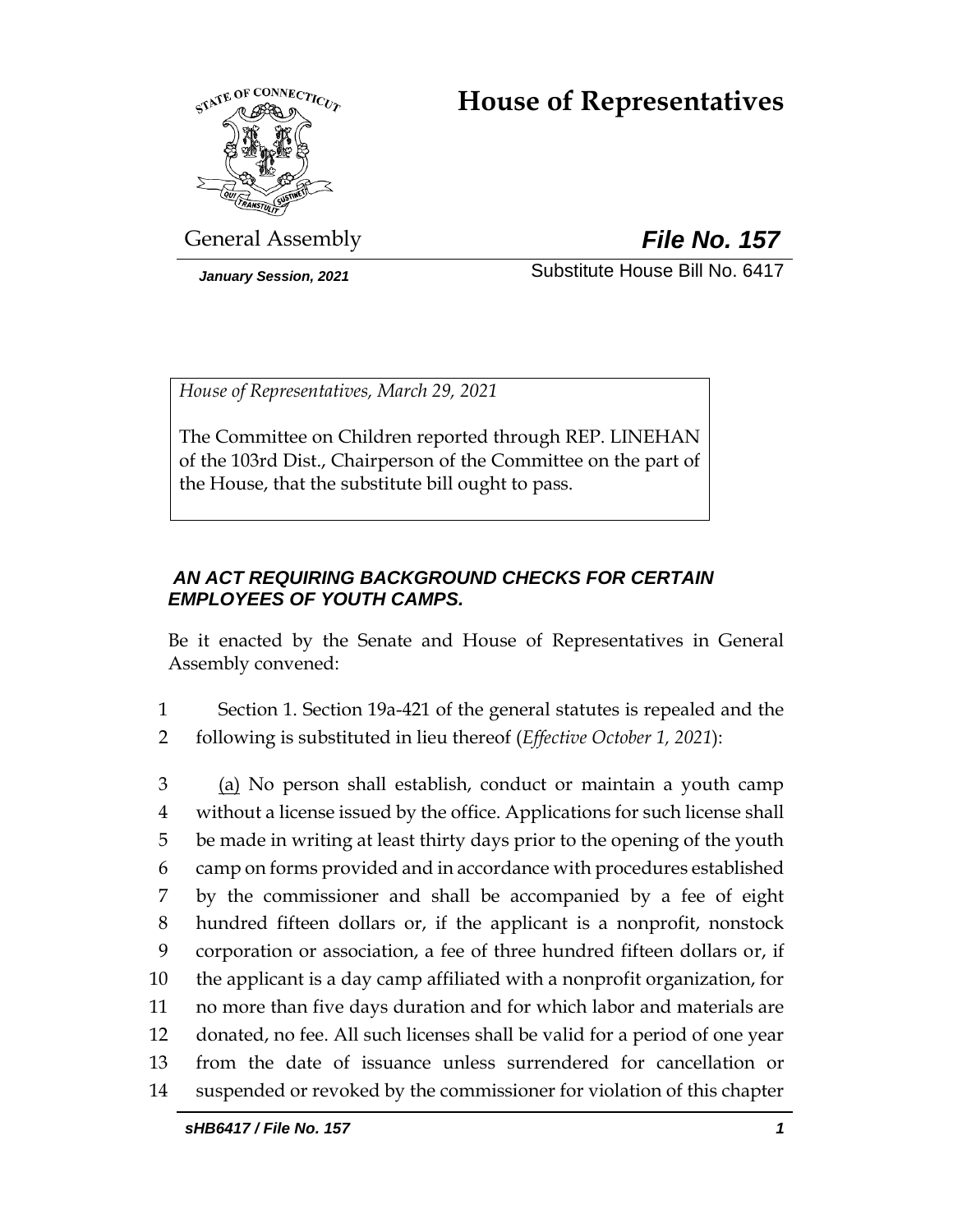or any regulations adopted under section 19a-428 and shall be renewable upon payment of an eight-hundred-fifteen-dollar license fee or, if the licensee is a nonprofit, nonstock corporation or association, a three-hundred-fifteen-dollar license fee or, if the applicant is a day camp affiliated with a nonprofit organization, for no more than five days duration and for which labor and materials are donated, no fee. (b) On and after October 1, 2022, any licensee shall require any prospective employee eighteen years of age or older, who is applying for a position at a youth camp that requires the provision of care to a child or involves unsupervised access to a child, to submit to a comprehensive background check. The background check shall include, 26 but not be limited to, a  $(1)$   $(A)$  national criminal history record check,  $(B)$ 27 check of the state child abuse registry established pursuant to section 17a-101k, (C) check of the registry established and maintained pursuant to section 54-257, and (D) search of the National Sex Offender Registry Public Website maintained by the United States Department of Justice, or (2) check by a third-party provider of criminal history record checks 32 conducted through a centralized database established by an independent national organization. Prior to each check of the state child abuse registry conducted pursuant to this subsection, (i) a licensee shall submit to the office an authorization for the release of personal information signed by the prospective employee, on a form prescribed by the office, and (ii) the office shall submit such authorization to the Department of Children and Families. (c) Pending completion of all background check components described in subsection (b) of this section, a prospective employee may begin work on a provisional basis, provided such prospective employee 42 is supervised at all times by an employee who was subjected to a

- background check described in subsection (b) of this section within the
- past five years.
- (d) Each licensee shall maintain, and make available for inspection upon request of the office, any documentation associated with a comprehensive background check described in subsection (b) of this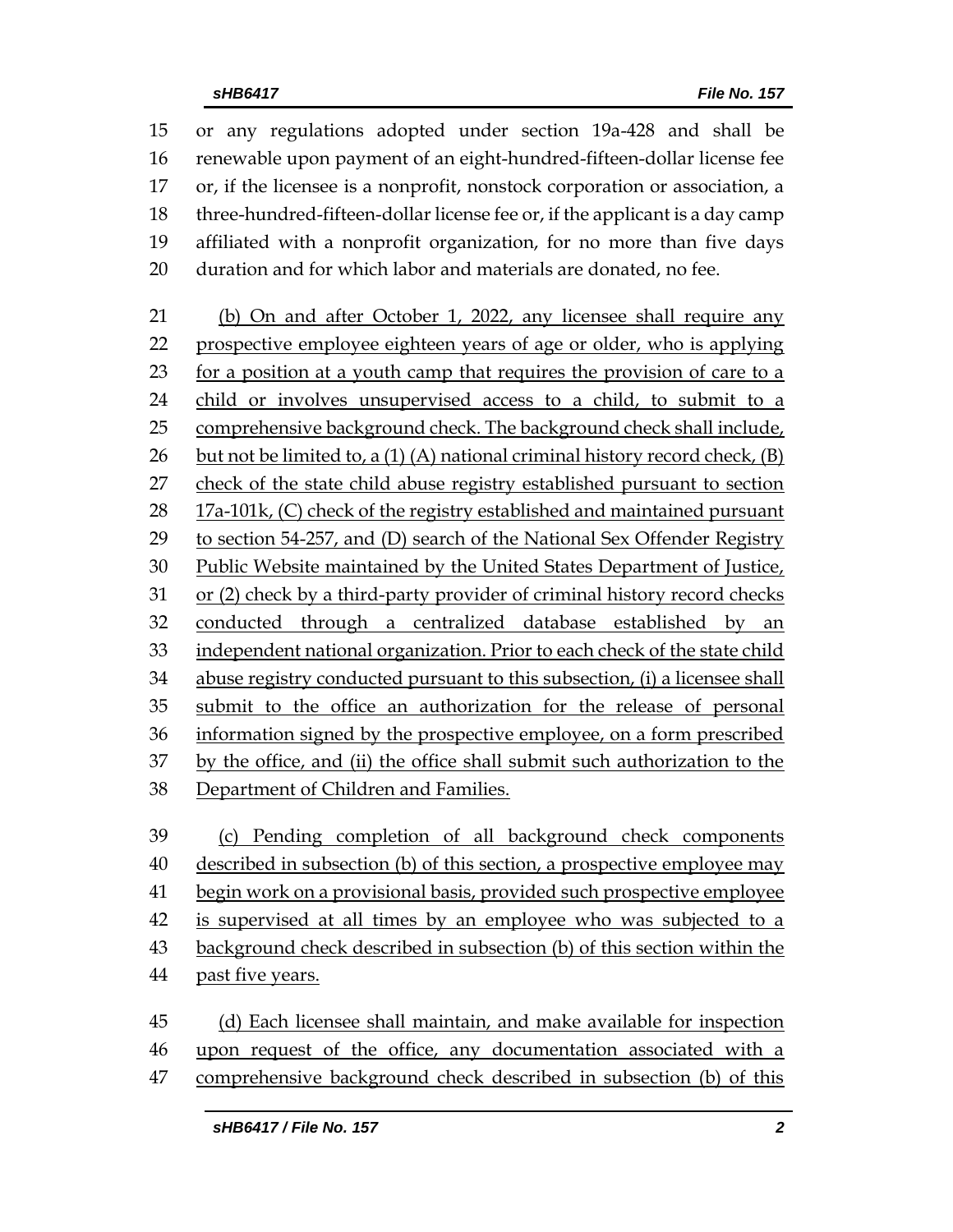- 48 section, for a period of not less than five years from the date of (1)
- 49 completion of such background check, if the subject of the
- 50 comprehensive background check was not hired by the licensee, or (2)
- 51 separation from employment, if the subject of the comprehensive
- 52 background check was hired by the licensee.

This act shall take effect as follows and shall amend the following sections:

| <b>Section 1</b> | $\vert$ October 1, 2021 |  |
|------------------|-------------------------|--|
|                  |                         |  |

*KID Joint Favorable Subst.*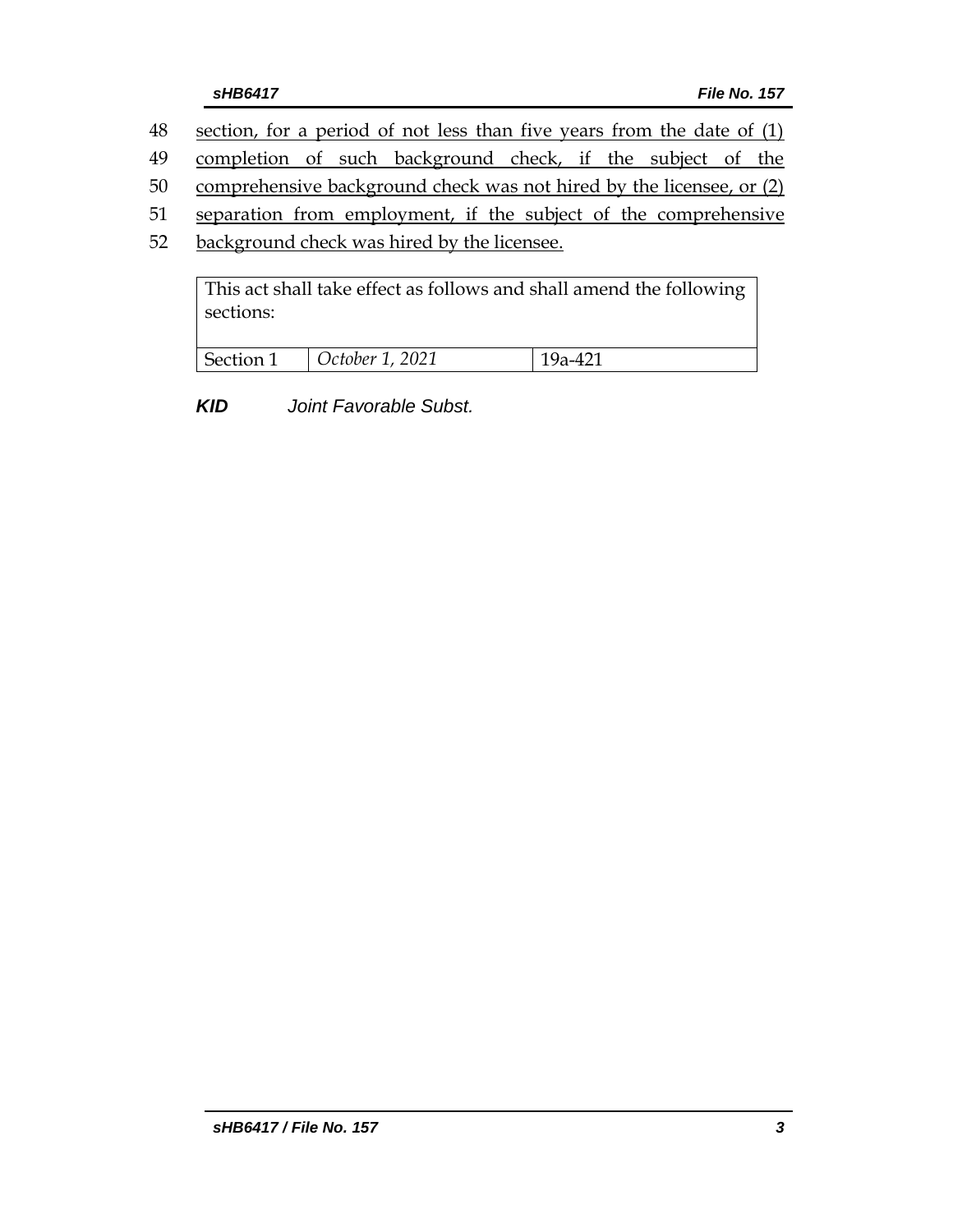*The following Fiscal Impact Statement and Bill Analysis are prepared for the benefit of the members of the General Assembly, solely for purposes of information, summarization and explanation and do not represent the intent of the General Assembly or either chamber thereof for any purpose. In general,*  fiscal impacts are based upon a variety of informational sources, including the analyst's professional *knowledge. Whenever applicable, agency data is consulted as part of the analysis, however final products do not necessarily reflect an assessment from any specific department.*

#### *OFA Fiscal Note*

#### *State Impact:*

| FY 22 \$<br><b>Fund-Effect</b> | FY 23 \$                                                                                      |
|--------------------------------|-----------------------------------------------------------------------------------------------|
|                                | See Below                                                                                     |
|                                |                                                                                               |
|                                |                                                                                               |
|                                |                                                                                               |
|                                |                                                                                               |
|                                |                                                                                               |
|                                | Applicant<br>None<br>Fingerprint Card<br>Submission<br>Account -<br>Potential<br>Revenue Gain |

Note: GF=General Fund

#### *Municipal Impact:*

| <b>Municipalities</b>  | Effect               | FY 22 \$    | FY 23 \$  |
|------------------------|----------------------|-------------|-----------|
| Various Municipalities | <b>STATE</b>         | <b>None</b> | See Below |
|                        | MANDATE <sup>1</sup> |             |           |
|                        | - Potential          |             |           |
|                        | Cost                 |             |           |

#### *Explanation*

 $\overline{a}$ 

The bill requires background checks for certain employees of youth camps resulting in a potential revenue gain to the Applicant Fingerprint Card Submission Account and a potential cost to municipalities.

The Department of Emergency Services and Public Protection (DESPP) conducts federal background checks for a fee of \$13.25 but remits the fee to the federal government resulting in no fiscal impact to the state. The federal background checks require fingerprinting, which DESPP conducts for \$15 per person resulting in a potential revenue gain

<sup>&</sup>lt;sup>1</sup> State mandate is defined in Sec. 2-32b(2) of the Connecticut General Statutes, "state mandate" means any state initiated constitutional, statutory or executive action that requires a local government to establish, expand or modify its activities in such a way as to necessitate additional expenditures from local revenues.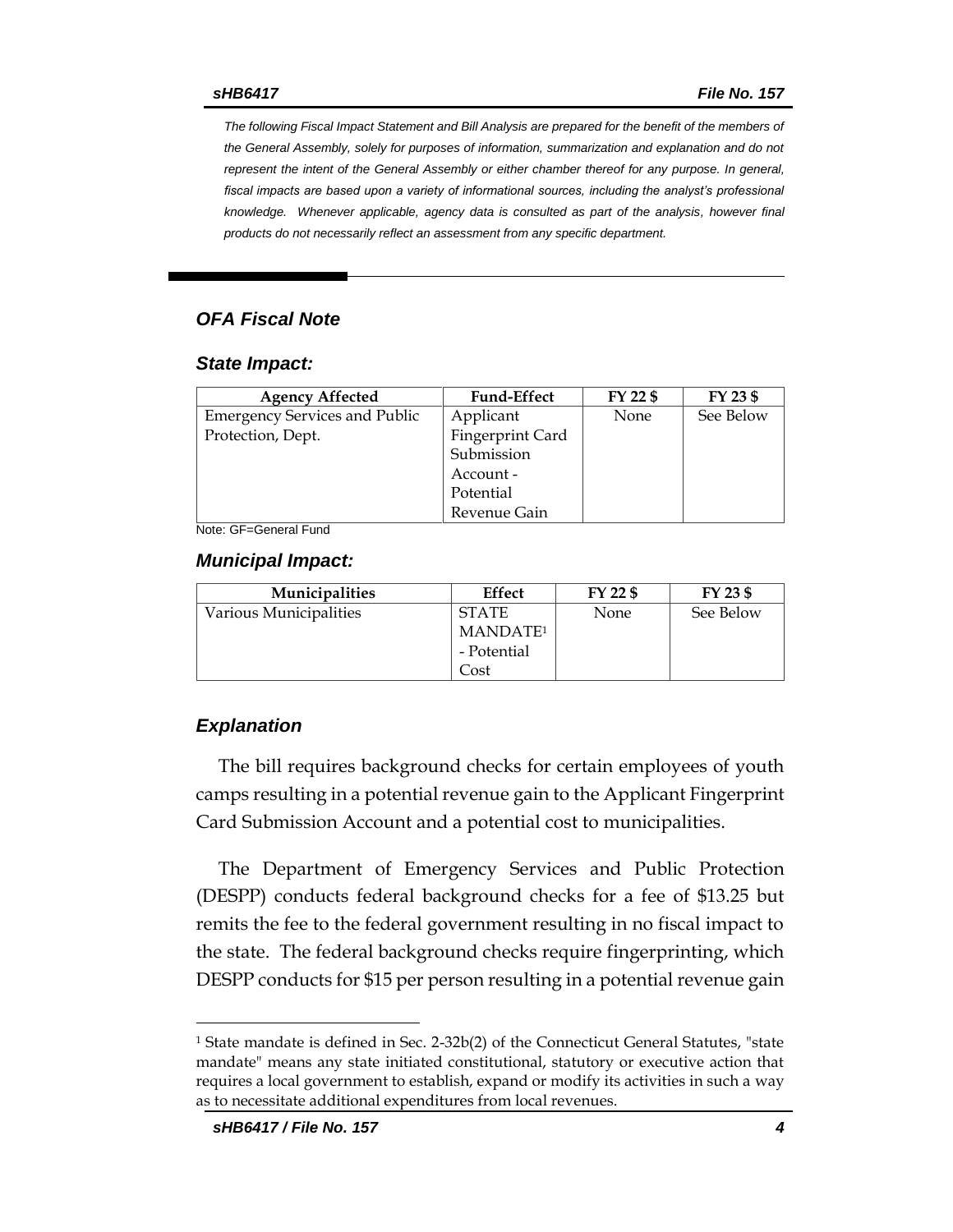to the Applicant Fingerprint Card Submission Account<sup>2</sup> .

The bill results in costs to municipalities that operate youth camps that will vary based on 1) the number of background checks they conduct, and 2) the vendor they use to conduct them. A town that conducts these background checks via the Department of Emergency Services and Public Protection would incur a cost of \$13.25 per person for the Federal criminal background check and \$15 per person for fingerprinting. A town that conducts background checks via a thirdparty vendor could incur costs of \$18 to \$20 per person.

A municipality could at least partially offset this cost if it chose to increase any fees it charges for participation in youth camps.

The Department of Children and Families (DCF) is in the process of implementing an automated Child Abuse and Neglect Registry system, which will be in place before the bill becomes effective, therefore, no fiscal impact to the agency is anticipated from the bill. DCF does not charge a fee for a check of the Registry.

#### *The Out Years*

The annualized ongoing fiscal impact identified above would continue into the future subject to the number of background checks and inflation.

 $\overline{a}$ 

<sup>2</sup> Funds in the Applicant Fingerprint Card Submission Account are used for IT support and maintenance for the fingerprinting systems.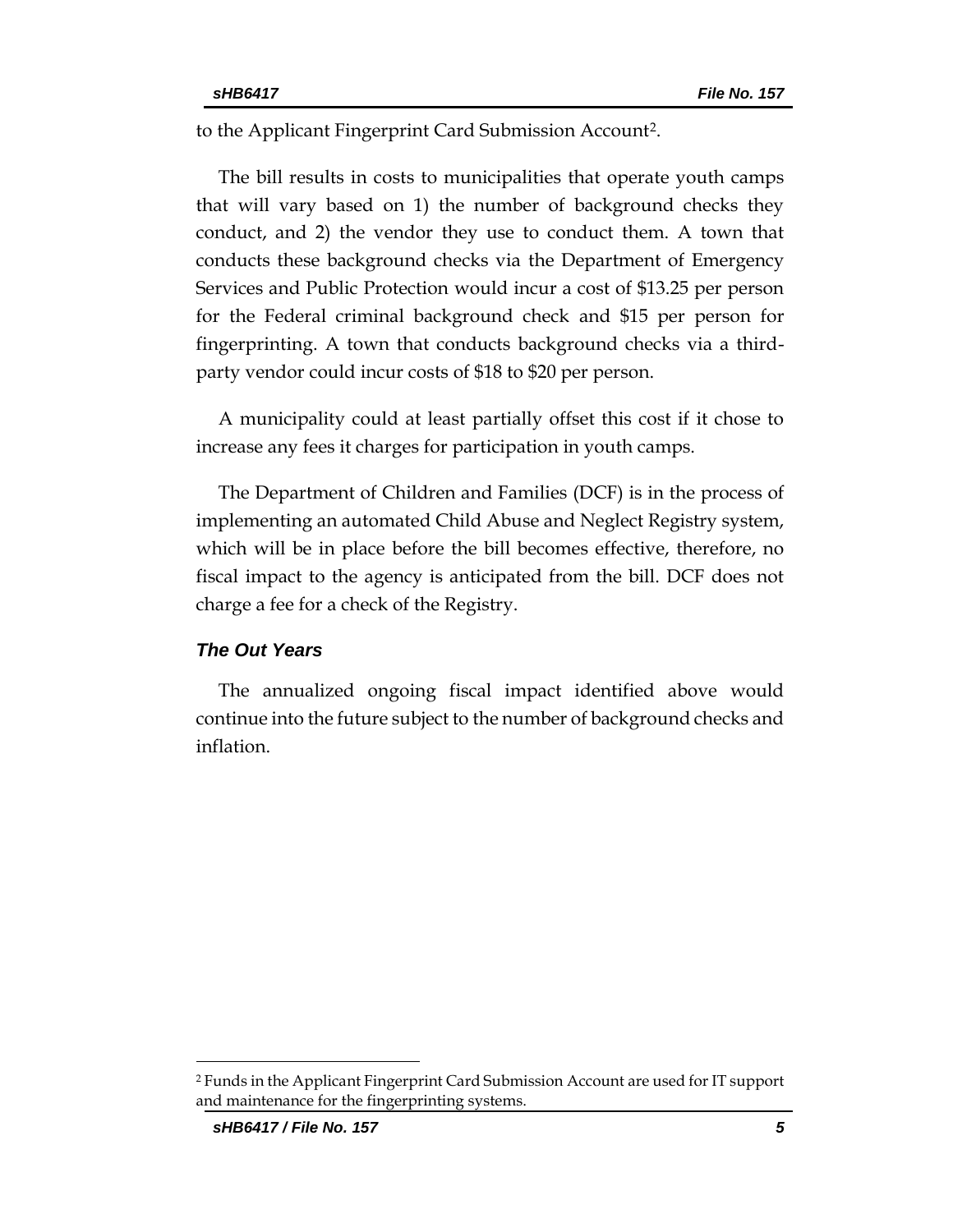## **OLR Bill Analysis sHB 6417**

## *AN ACT REQUIRING BACKGROUND CHECKS FOR CERTAIN EMPLOYEES OF YOUTH CAMPS.*

### **SUMMARY**

This bill requires youth camps licensed by the Office of Early Childhood (OEC), starting October 1, 2022, to require prospective employees age 18 or older to submit to comprehensive background checks if they are applying for positions that provide care or involve unsupervised access to any child in the youth camp. The bill establishes specifications for these background checks.

Under the bill, prospective employees may begin working on a provisional basis while the background check is pending. Their work must always be supervised by an employee who was subjected to the comprehensive background check within the previous five years.

It also requires licensees to maintain, and make available upon OEC's request, any documentation associated with a comprehensive background check for at least five years from the date the (1) background check was completed, if the subject of the comprehensive background check was not hired, or (2) employment ended, if the licensee had hired the subject of the comprehensive background check.

EFFECTIVE DATE: October 1, 2021

### **COMPREHENSIVE BACKGROUND CHECKS**

The bill provides two options to meet the bill's background check requirement. Under the first option, the background check must include a (1) national criminal history record check, (2) state child abuse registry check, (3) state sex offender registry check, and (4) search of the National Sex Offender Registry Public Website maintained by the United States